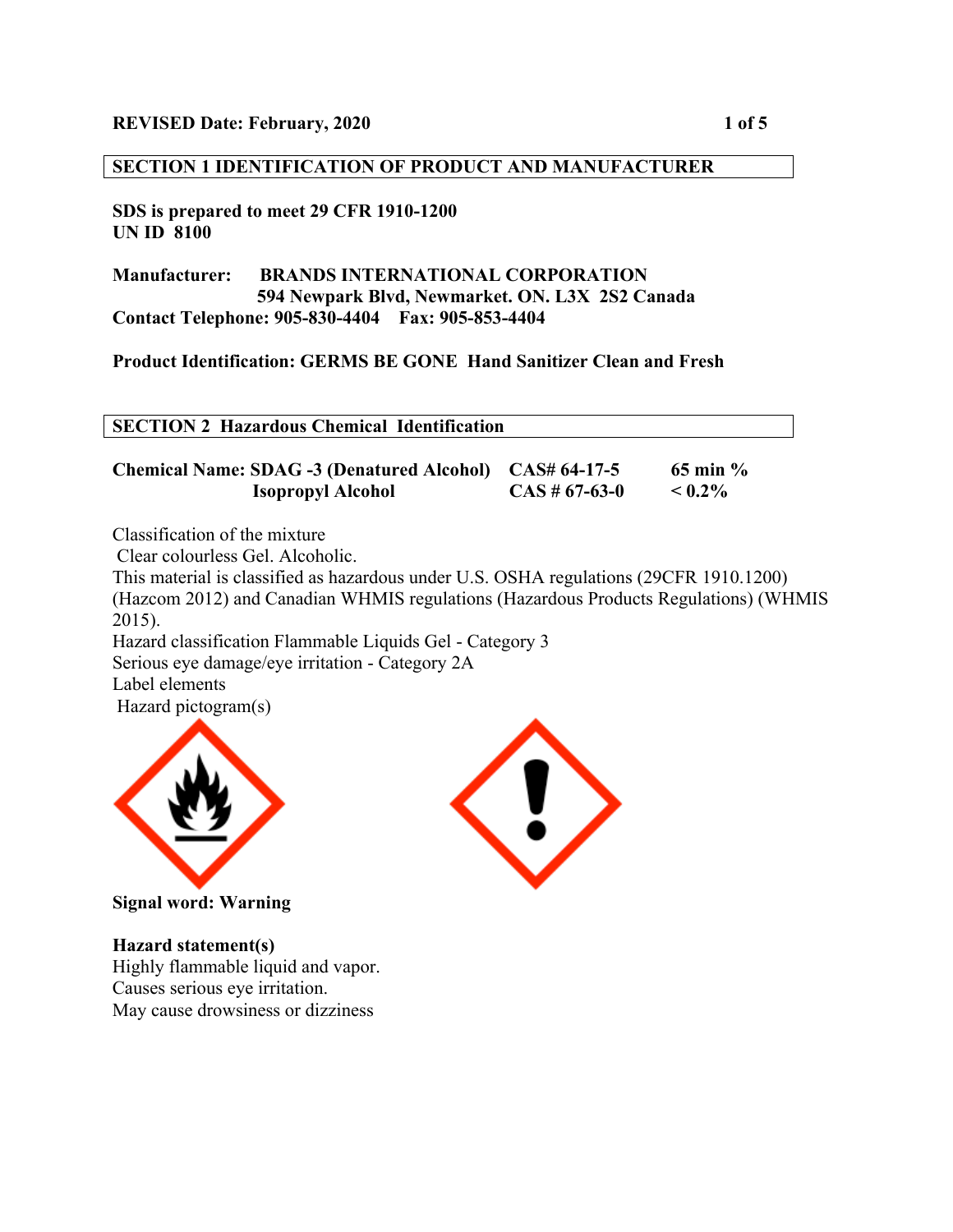# **Precautionary statement(s)**

Obtain special instructions before use. Do not handle until all safety precautions have been read and understood. Keep away from heat, open flames and hot surfaces. - No smoking. Keep away from electrical source including static Do not breath mist or vapor.

If exposed or concerned: Get medical advice/attention IF ON SKIN (or hair): Take off immediately all contaminated clothing. Rinse skin with water/shower

IF IN EYES: Rinse cautiously with water for several minutes. Remove contact lenses, if present and easy to do. Continue rinsing. If eye irritation persists: Get medical advice/ attention.

### **SECTION 3 COMPOSITION/ INFORMATION ON INGREDIENTS**

**Active Ingredient: 65% W/W Non Active Ingredients:**

| Ingredient                         | CAS#          | $\frac{6}{9}$ |
|------------------------------------|---------------|---------------|
| Water (Aqua)                       | 7732-18-5     | 30-40.0       |
| Isopropyl Alcohol                  | 67-63-0       | $0.1 - 0.5$   |
| Glycerin                           | $56 - 81 - 5$ | $0.1 - 0.3$   |
| Carbomer                           | 195739-91-4   | $0.1 - 0.5$   |
| Aminomethyl Propanol               | 124-68-5      | $0.1 - 0.5$   |
| Fragrance                          | N/A           | $0.1 - 0.2$   |
| Propylene Glycol                   | $57 - 55 - 6$ | $0.01 - 0.05$ |
| Isopropyl Myristate                | 110-27-0      | $0.01 - 0.05$ |
| Aloe Barbadensis Leaf Extract      | 85507-69-3    | < 0.01        |
| Tocopheryl Acetate (Vit E Acetate) | 7695-91-2     | < 0.01        |

| <b>SECTION 4. FIRST AID MEASURES</b> |                                                               |  |
|--------------------------------------|---------------------------------------------------------------|--|
| In case of Eye Contact:              | Flush eyes for 15 minutes with water and contact physician    |  |
|                                      | or Poison Control Center.                                     |  |
| In case of Skin Contact:             | Intended for skin contact. If irritating, flush skin for 15   |  |
|                                      | minutes with water, if irritation continues contact physician |  |
|                                      | or Poison Control Center.                                     |  |
| If Inhaled:                          | Show signs of intoxication, remove person from area and       |  |
|                                      | contact physician or Poison control Center immediately.       |  |
| If Ingested/Swallowed:               | Contact physician or Poison Control Center immediately.       |  |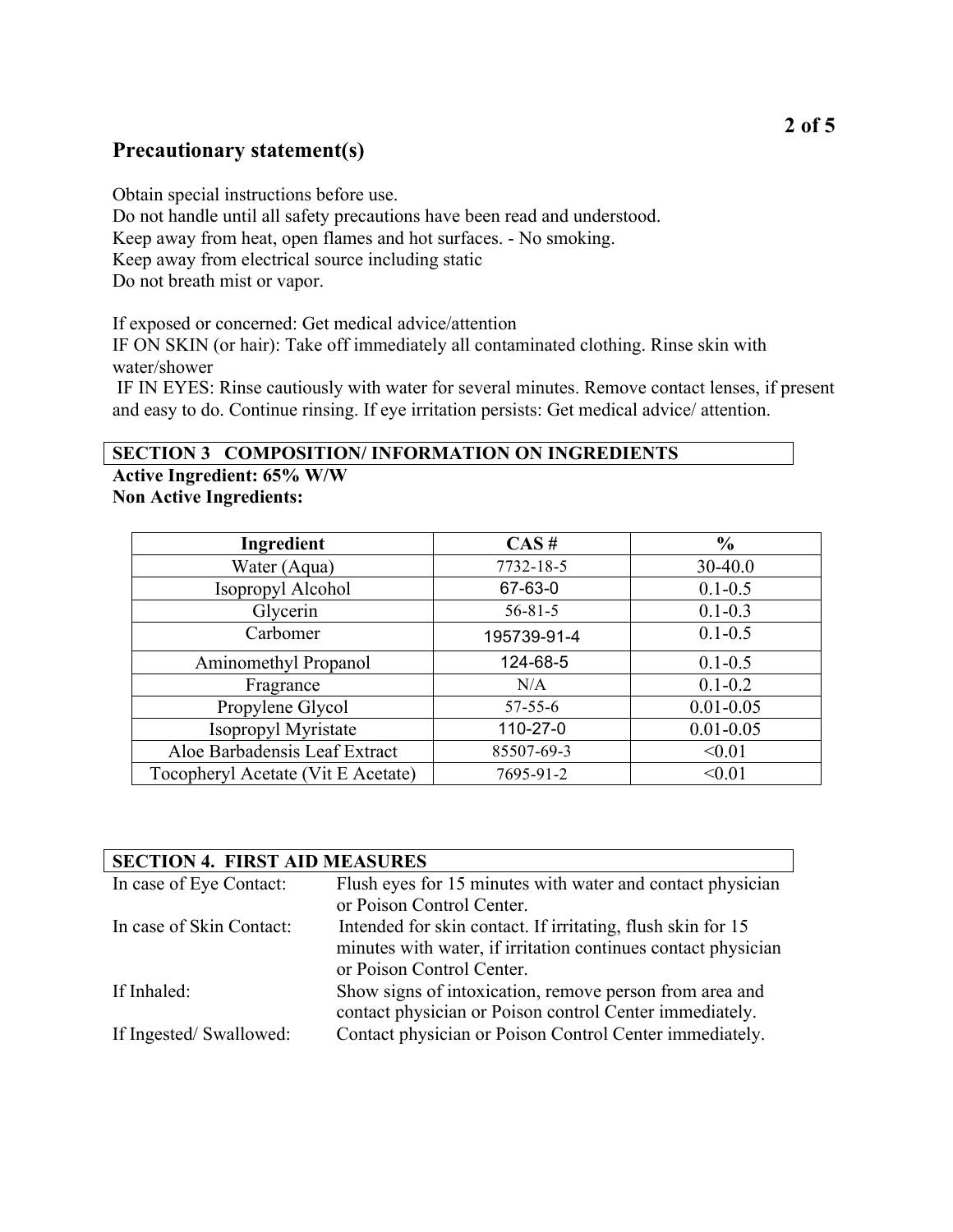# **SECTION 5 FIRE FIGHTING MEASURES**

| <b>Extinguishing Media:</b>     | Water spray, fog or alcohol resistant foam          |            |
|---------------------------------|-----------------------------------------------------|------------|
| Special Firefighting Procedure: | Use water spray to cool fire exposed containers and |            |
|                                 | structures, use water spray to disperse vapor, wear |            |
|                                 | Self contained breathing apparatus.                 |            |
| Explosion Hazard:               | Flammable may be ignited by heat/Sparks/Flames      |            |
| <b>NFPA</b> Rating              | Health: 2 Fire: 3 Reactivity: 0                     | Other: $0$ |

### **SECTION 6 ACCIDENTAL RELEASE MEASURES**

Large Spill: Collect materials with non sparking materials and dispose according to Local and federal regulations

## **SECTION 7 HANDLING AND STORAGE**

Avoid sources of ignition, spark, flame, Store at temperatures below 35  $\mathrm{^{0}C}$  or 95 $\mathrm{^{0}F}$ 

# **SECTION 8 EXPOSURE CONTROLS/ PERSONAL PROTECTION**

| Individual Protective Measures:     | Large Spills: Class B PPE      |
|-------------------------------------|--------------------------------|
| <b>Special Protective Measures:</b> | Remove all sources of ignition |

## **SECTION 9 PHYSICAL AND CHEMICAL PROPERTIES**

| Physical State:                | Liquid Gel                      |
|--------------------------------|---------------------------------|
| Melting Point/ Freezing point: | Not Determined                  |
| <b>Boiling Point:</b>          | Not Determined                  |
| Solubility in Water            | Soluble                         |
| pH                             | $4 - 6.9$                       |
| Vapor Pressure:                | Not Determined                  |
| Density $\omega$ 20 0C         | $<1.0$ g/ml                     |
| Flash Point                    | $>$ or = 23 <sup>0</sup> C or ' |
| Self-Ignition Temperature:     | Not Determined                  |
| <b>Evaporation Rate</b>        | Not Determined                  |
|                                |                                 |

| Liquid Gel                                        |
|---------------------------------------------------|
| Not Determined                                    |
| Not Determined                                    |
| Soluble                                           |
| $4 - 6.9$                                         |
| Not Determined                                    |
| $<1.0$ g/ml                                       |
| $>$ or = 23 <sup>0</sup> C or 73.4 <sup>0</sup> F |
| Not Determined                                    |
| Not Determined                                    |
|                                                   |

| <b>SECTION 10.</b>                   | <b>STABILITY AND REACTIVITY</b>             |
|--------------------------------------|---------------------------------------------|
| Materials for Packaging or Bottling: | Stable                                      |
| Hazardous Reactions with:            | Strong oxidizers and strong inorganic acids |
| Hazardous Decomposition Products:    | Carbon Dioxide and carbon monoxide          |
|                                      | Monoxide from burning.                      |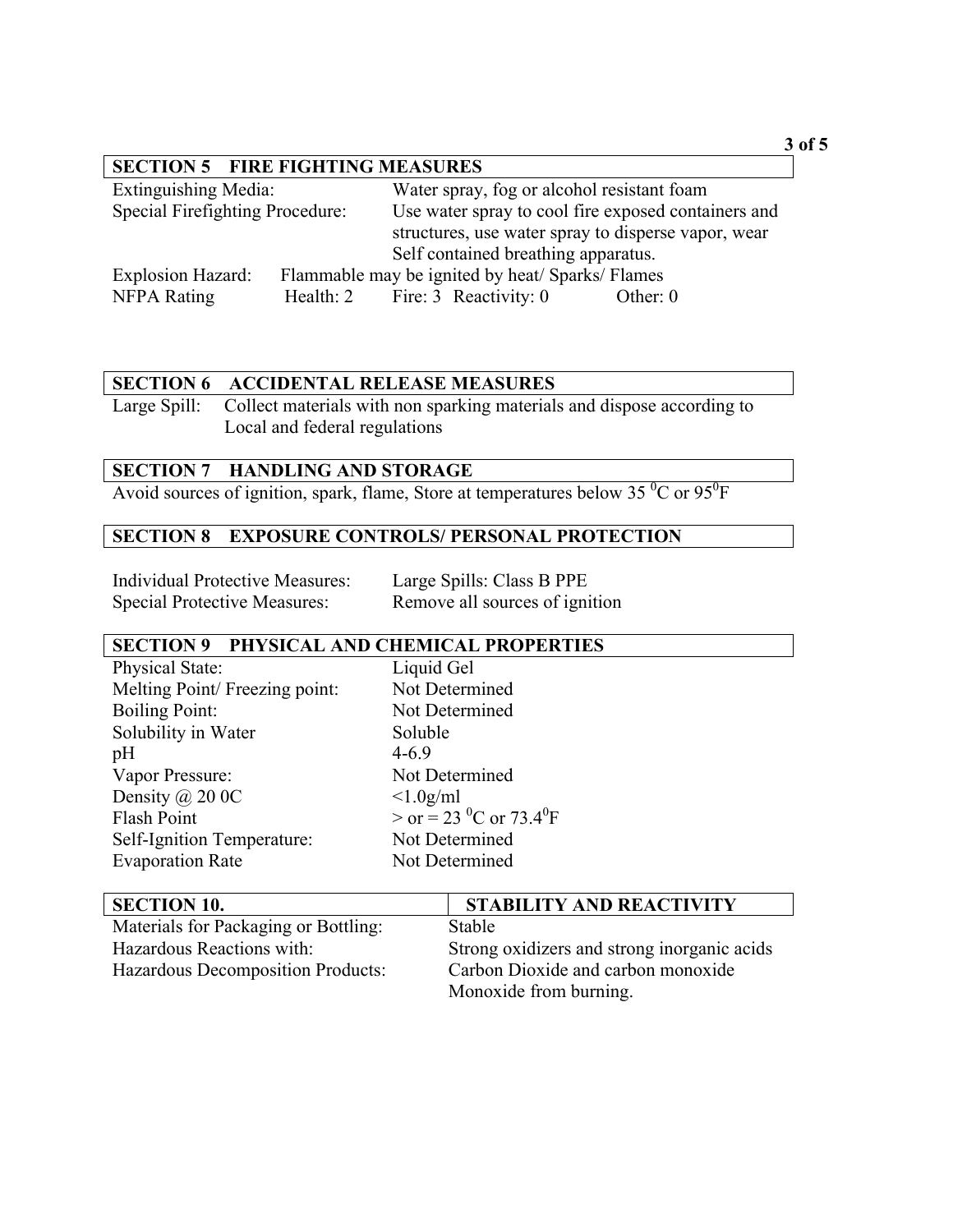### **SECTION 11 TOXICOLOGICAL INFORMATION**

Acute Effects: None known with normal use. Irritation Data Skin: No report Irritation Data Eyes: None known with normal use. Other Stinging, redness, and irritation.

| <b>SECTION 12</b>                          | <b>ECOLOGICAL INFORMATION</b> |
|--------------------------------------------|-------------------------------|
| General Advice:                            | None                          |
| Persistence/Degradability:                 | Not Determined                |
| <b>Behavior in Water Treatment Plants:</b> | Not Determined                |

## **SECTION 13 DISPOSAL CONSIDERATIONS**

Dispose of according to local, state, and federal regulations Incinerate in an approved center.

#### **SECTION 14 TRANSPORT INFORMATION**

Product Classified as hazardous for transportation: YES \_\_\_X \_\_\_\_\_ No\_\_\_\_\_\_\_ **DOT (49 CFR) INFORMATION**: **DOT Shipping Name**: Ethyl Alcohol Solutions **DOT Hazard Class (es)** 3 **Product Identification** UN 1987 **Packing Group III** 

### **SECTION 15. REGULATORY INFORMATION**

**EC Classification and Labeling**: Not Applicable. **Symbol**: Not Determined. **Risk Phrase**: (per Label) Flammable, keep away from flames **Safety Advice:** (per label) When using this product keep away from eyes. Stop using this product: If skin irritation and redness develop. If condition persists for more than 72 hours, consult a physician. **For external use only** Keep this out of children. If swallowed, seek for assistance or contact Poison Control Center immediately.